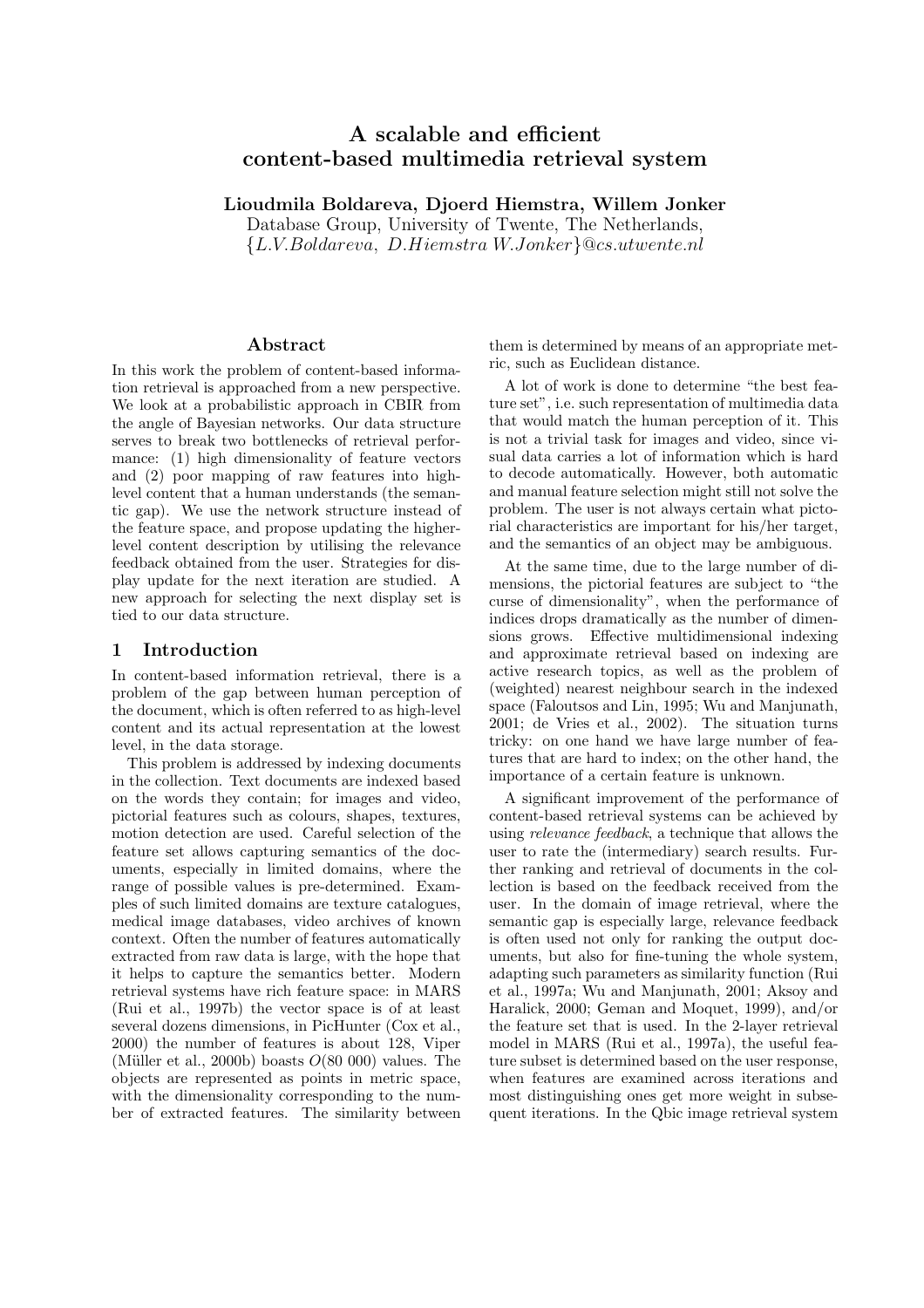(Flickner et al., 1995) the user can manually emphasize the importance of a certain primitive feature by using "control knobs". At a higher level of representation, dealing with identified colour-textureshape objects, or "Blobs" in Blobworld (Carson et al., 1999), the user can explicitly point the region of interest, modelled by pre-computed Gaussian mixtures, that incorporate colour and texture information.

In the present paper we approach the problem of content-based image retrieval and indexing from another, new perspective. We look at a probabilistic approach to document indexing and retrieval, from the angle of Bayesian networks. Our data structure serves to break two bottlenecks of content-based multimedia retrieval performance: (1) high dimensionality of feature vectors, preventing efficient indexing and (2) ineffective mapping of raw features into higher-level concepts reflecting the actual content. We propose using the network structure for the data instead of multidimensional feature space. The network encodes higher-level context and makes use of relevance feedback. Primitive pictorial features are not addressed at run-time to determine the similarity of objects, but instead, a probabilistic method is used at indexing time to construct the meta-data. We will also study various approaches to retrieval with relevance feedback in the light of our data structure.

The rest of the paper is organised as follows: In section 2 we briefly describe our novel approach, section 3 discusses some issues that arise in the retrieval process, the implementation of the system is described in section 4. Finally, sections 5-6 report preliminary experimental results and future research directions.

# 2 Bayesian retrieval framework

### 2.1 Data organization

Consider a collection  $\Im$  of objects i among which there is an object that the user is looking for — the target  $T$ . In the search session the user retrieves a set of candidate objects on the screen and feeds back to the system his/her opinion about their relevance to the target. Each object might look like the target the user has in mind, and then it is selected by the user, or it is de-selected, if it doesn't resemble the target. For the selected candidate object  $i$  we denote the event as  $(\delta_i = 1)$ , and for de-selected ones as  $(\delta_i = 0)$ . The feedback obtained from the user allows the system to make some inference and compile a new display set of n elements, the display set, to show in the next iteration. There may be several rounds of feedback during one search session.

To perform comparison of relevant and nonrelevant objects, it is necessary to organize the collection by introducing relations between the objects. As mentioned in the introduction, the relations are often defined by a vector space derived from primitive features and a corresponding similarity function(s). In our work we suggest that the user feedback can be used to build up and update the objects relations.

As in (Maron and Kuhns, 1960), we introduce a "measure of closeness" of an object  $i$  to an object  $j$  as a conditional probability and denote it as  $P(\delta_i | T =$ j).

# $\mathbf{Def.} \ \mathbf{1} \ \ P(\delta_i | T = j)$  is the probability of an object  $i$ being selected by the user given that another object  $j$  is the target of the search.

In other words, the user's judgement about the relevance of objects is a necessary component of our system. It is reasonable to assume that  $P(\delta_i | T = i) \equiv 1$ , i.e. the user always identifies the target as relevant. We also put a constraint that the target exists in the collection and is unique:  $P(T = j | T = i) \equiv 0, i \neq j, \sum_{i \in \mathcal{F}} P(T = i) = 1.$ 

As an example take a user looking for an image of a cherry tree. He/she may find an image of an apple tree relevant to his/her query, and the measure of this relevance is denoted as  $P(\delta_{apple\, tree} | T = cherry\, tree).$  An image of a cherry fruit may be found relevant too, having another value of  $P(\delta_{cherry}|T = cherry\,tree).$ 

Each  $P(\delta_i | T = j)$  can be seen as a weighted arc, or an oriented path of weight  $P$  from  $j$  to  $i$  that is traversed during the search session, utilising the user's feedback. The graph containing these arc values can be seen as a map of oriented paths between elements in the collection. We call its matrix representation topographic. The topographic matix need not be symmetric. Imagine a road map, where two cities are connected by roads with different number of lanes going in each direction. It is important to notice, that we deliberately do not construct the complete graph, with all existing connections between the nodes, but choose only the most significant ones.



Figure 1: Graphic representation of cherry tree example

Looking at the structure of the graph, each element in the collection can be described by a number of other elements pointed by it, which, in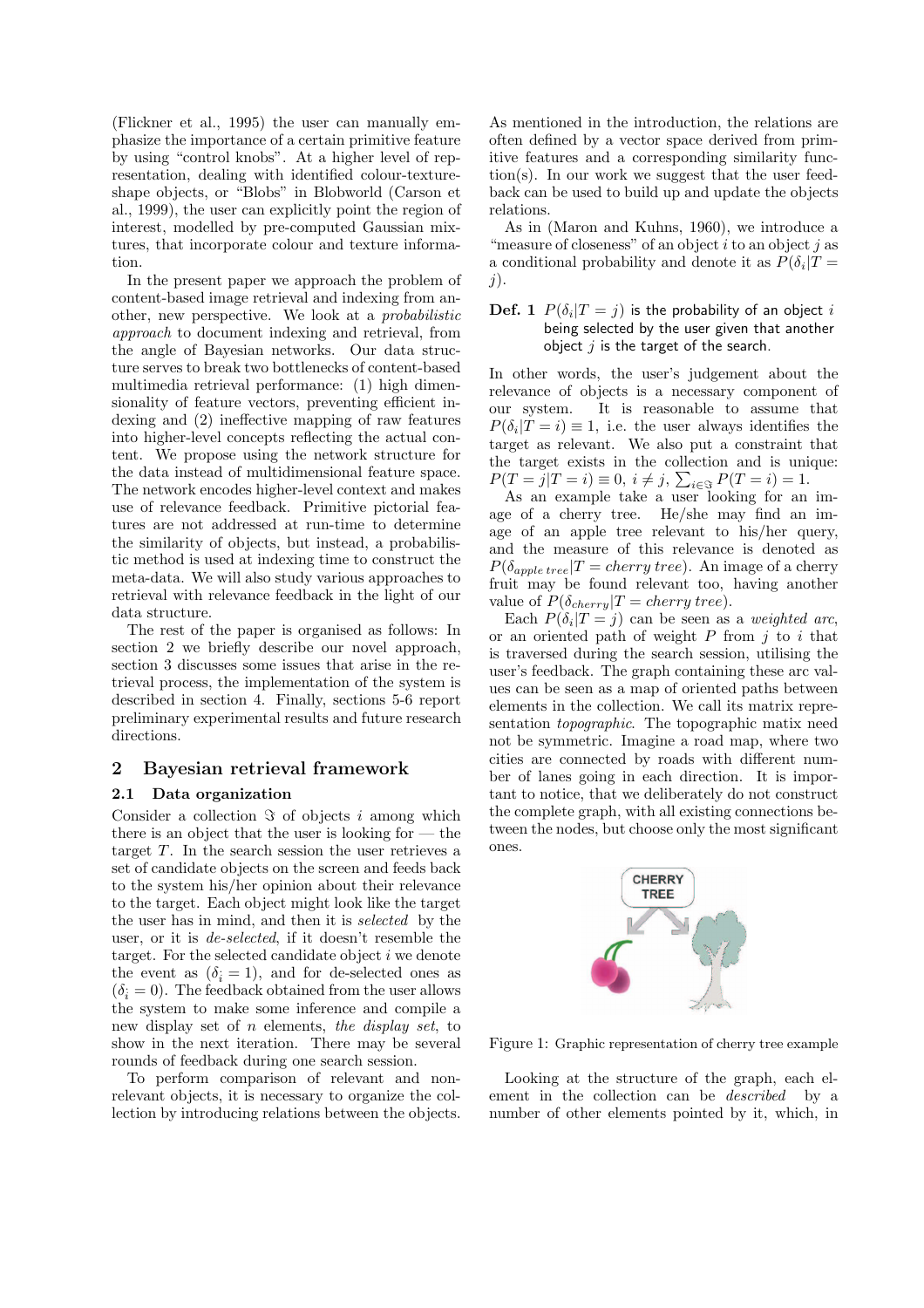turn, are pointed by third elements. The cherry tree in our small example is described by the set {apple tree, cherry}, which drives at a tree with a cherry – the cherry tree (see Fig. 1). These associations that come from users judgements and refer to the hidden semantics of objects, serve as meta-data for the collection. The collection describes itself by means of meaningful relations observed in earlier retrieval sessions.

To initiate the system, these relations are calculated as conditional probabilities  $P(\delta_i | T = j)$  based on low-level primitive features, which are silently present in the system, but are addressed only once. The subsequent successful searches are used to accumulate the knowledge about objects relations and update the arc weights in the topographic matrix. In this way, instead of chasing "the right feature set" we leave this task to the users, believing that vox populi will give us this best feature set enclosed in a black box.

With the graph representation that refers to a multimedia object as a whole, when a primitive stand-alone feature does not explicitly play an important role, the nodes in the topographic matrix need not be images only. Other types of media, such as video, audio or speech transcripts can be plugged in as separate nodes in the graph. Note however, that integrating other types of media is not trivial. Our data structure relies on multiple feedback iterations. Dynamic media such as video or audio may not stand many feedback loops, because assessing a video clip or a music fragment requires from the user more efforts and time compared to still images. Nevertheless, such nodes may be potential targets or, conversely, the starting points in a search session. Textual nodes are of particular interest for a retrieval system, since querying in the form of text is very convenient for the user.

### 2.2 Retrieval during the search session

We assume that the user is consistent in his/her judgements, does not forget what the target is, and that the target object is unique and exists in the collection. The assumption of uniqueness is valid with queries like "find me an image of a Golden Retriever puppy". Queries like "find me all pictures of Britney Spears" are not handled by the model directly. However, there is a way to retrieve ranked lists of "most relevant" objects which may be considered targets. In our framework we use the following definition of the target:

# Def. 2 The target as an object, after retrieval of which the user terminates the search successfully.

The goal of a retrieval system is to help the user find the target object (and possibly all similar objects)

after few iterations, with a reasonably small amount of time spent on each round.

Probabilistic methods in information retrieval were initially used for text collections (Maron and Kuhns, 1960; Robertson, 1977; Hiemstra, 2000) and later the ideas were adapted to image retrieval (Vasconcelos and Lippman, 2000). In content-based retrieval systems the user's information need is unknown and should be guessed. In general, retrieval with the use of relevance feedback can be formulated as follows:

In the current data structure, having observed the user judgements in the search process, what is the object that the user wants to find?

We construct the answer (that is, predict the user's target object) using Bayes' rule. Then the problem is reformulated as estimating the user's action of selecting/deselecting relevant objects, given the target that he/she has in mind:

$$
P(T = i, U | \delta_{(\cdot)}^1, \dots, \delta_{(\cdot)}^n) =
$$
  
\n
$$
\frac{P(\delta_{(\cdot)}^1, \dots, \delta_{(\cdot)}^n | T = i) P(T = i | U) P(U)}{P(\delta_{(\cdot)}^1, \dots, \delta_{(\cdot)}^n)}
$$
 (1)

where  $U$  denotes the current user. Since we assume that the state of the (unknown) user variable does not change during one search session, and U affects  $\delta_{(.)}$  through T, we may omit the user notation in further formulae, to keep the notation short (Gelman et al., 1995, Chapter 5). The upper index in  $\delta^1_{(.)} \dots \delta^n_{(.)}$  denotes n displayed objects, either selected by the user  $(\delta^i_{(\cdot)} = 1)$  or not  $(\delta^i_{(\cdot)} = 0)$ ;  $P(T = i)$  is the probability that the object i is the target, and  $P(\delta^k | T = i)$  is the probability of a k-the object on the screen to be selected by the user given that  $i$  is his/her target.

We distinguish between the objects that have been displayed to the user  $\delta^{1...n}_{(\cdot)}$  and the rest of the collection  $\{\Im\}$ . The index of the element displayed on the screen determines uniquely an element from the collection, and further we omit the subscript, if the upper index is used. Note that equation (1) is regarded as recursive, i.e. the posterior probability of being the target determined at step s as  $P(T = i | \delta^1, \ldots, \delta^n)$  serves as the prior  $P(T = i)$  at the next iteration  $s+1$  (Gelman et al., 1995, Chapter 2).

In this way, in each round the observed user response is used to calculate probability  $P(T = i)$ . In the beginning, before any information from the user is received, each object has a certain prior probability to be the  $target<sup>1</sup>$ . The possible output of in-

<sup>1</sup>Often equal prior probabilities are assigned to all elements of the collection. The importance of selecting the "good" priors is studied in, e.g. (Kraaij et al., 2002).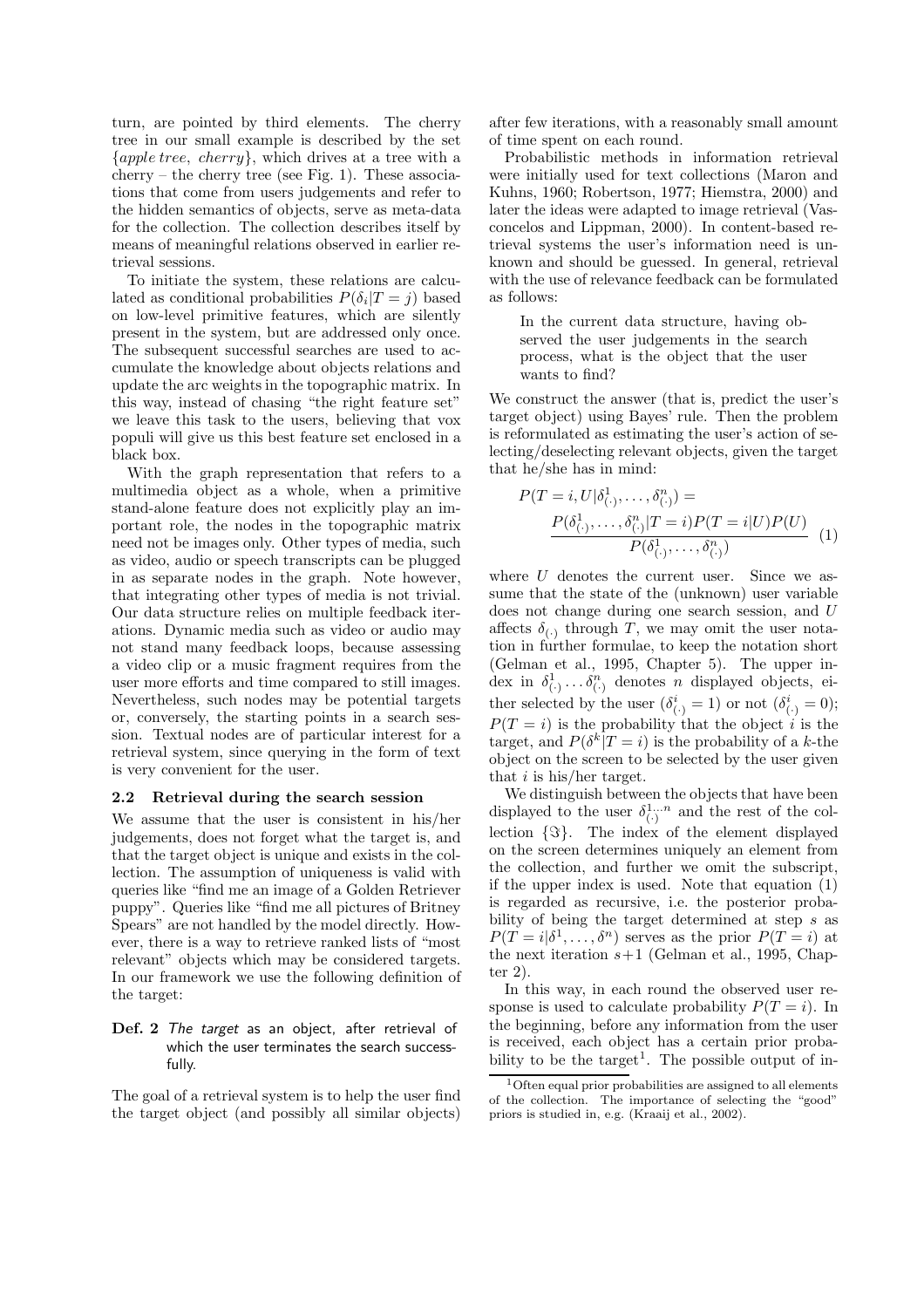corporated primary textual query or previous search sessions results may be used to define the prior value of  $P(T = i)$  more accurately. Recall that by definition 2,  $P(T = i)$  is the probability that the search will be completed successfully immediately after object  $i$  is shown to the user.

The meaning of the first term in the numerator of equation (1) is explained by the following definition:

 $\mathbf{Def.} \; \mathbf{3} \; \; P(\delta^1, \ldots, \delta^n | T = i) \; \; \text{is the probability that}$ the user marks the displayed set of objects in a certain way, given that  $i$  is the target for him/her.

To determine this joint conditional probability we assume (for the time being) that given the target, the user picks each of  $n$  candidates independently of other objects present on the screen. This assumption is similar to term independence assumption used in text retrieval. Then equation (1) becomes

$$
P(T = i | \delta^1, \dots, \delta^n) = \frac{\prod_{s=1}^n P(\delta^s | T = i) P(T = i)}{P(\delta^1, \dots, \delta^n)}.
$$
\n(2)

The denominator serves as normalizing factor, and, for the purpose of ranking, it can be replaced with a constant.

### 2.3 Retrieval in terms of Bayesian network

The search algorithm together with the topographic matrix can be graphically represented as a Bayesian Network (Fig. 2). The conditional probabilities  $P(\delta_i | T = j)$  indicate the influence (or *casual impact*) of the fact that a user regards a certain element i of the collection as "somewhat related" to the target  $i$  in a search session. The events observed during an iteration are the values of random variables of the network. These values, or states are as follows: the node representing a user  $U$  looking for an object T which can be any single element of the collection  $(T \ni \{1, 2, \ldots, n\})$ , and binary variables  $\delta_i, i \in \Im$ , representing the elements that are judged by the user. They may be marked as similar to the target  $T, (\delta_i = 1)$ , or not  $(\delta_i = 0)$ . Each state is associated with a certainty.

For each user  $U$  we may introduce a different prior  $P(T | U)$ . Every element, and only one in the collection might be the target for a certain user in a given search session. Thus the target can be identified by the maximum probability of  $P(T = j|U)$ . In our network we talk about the user model, since the concept of "target object" has meaning only with respect to a particular user who wants to find the object. However, the user him-/herself is not part of the data structure, and needs to be separated from it.

When the user selects a displayed object as relevant to his/her target ( $\delta_2 = 1$  in Fig. 2), he/she is



Figure 2: Bayesian Network representation.

doing reasoning in the direction opposite to the casual arrows (the dashed line). Thus the certainty of T changes, which in its turn creates new certainties of not-yet displayed elements  $\delta_1$  up to  $\delta_N$ . Thus, when nothing is known about the state of  $T$  and evidence is received at  $\delta_2$ , nodes  $\delta_1 \ldots \delta_N$  are dependent, which means that information on either event affects the certainty of the other, in accordance with the tables attached to the casual arrows. These tables are in fact columns from the topographic matrix. However, when the state of  $T$  is known for certain, then its children are independent: information on one has no effect on another. When the retrieval system is at work we repeatedly get new cases, and we learn from these cases. It is a general practice in retrieval systems to discard the results of this learning after the search is concluded, since the user node remains unknown. Because the system is re-initiated for every new query, this method is called short-term learning.



Figure 3: The network structure after the target is identified. The values from the topographic matrix subject to update are shown in black

After  $T$  is initiated, i.e. the target of the search is identified, some conditional probabilities, namely, the rows of the topographic matrix corresponding to the target object can be updated (Fig. 3). The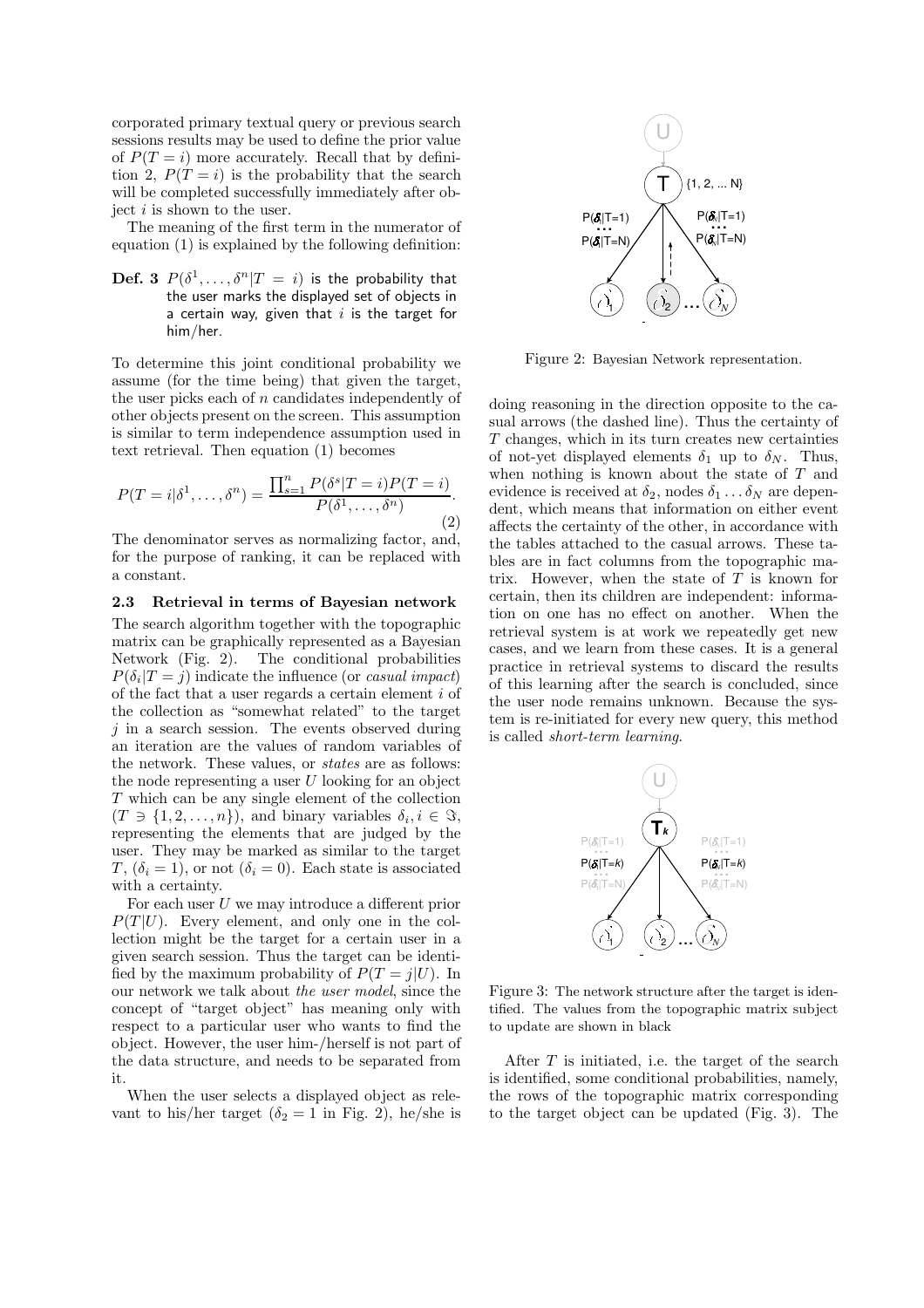information obtained from a given retrieval session is used for long-term learning. The purpose of the update is to increase the conditional probability to be selected by the user of all objects that the user indeed selected. At the same time the connections to the objects that were marked by the user as nonrelevant, may be punished.

In retrieval systems that try to learn from the user interaction, the following assumption is made explicitly or implicitly (Müller et al., 2000a; Ishikawa et al., 1998):

The documents that the user marks as "relevant" are similar to each other with respect to a (hidden) feature. The documents that are discarded by the user do not necessarily have a common feature.

One should be careful about grouping the positively marked objects into a class of neighbours. The user who selects relevant objects, compares them to the target he/she is looking for, and not to each other!

In the future we would like to receive some evidence about the user model, which may affect the update strategy, and the prior distribution. However, a simple assumption about the user who wants to find the target and responses consistently, can serve as a generic user.

# 3 Display update schema

After the feedback is received from the user,  $P(T = i | \delta^1, \dots, \delta^n)$  is calculated according to the Bayes' rule. Then the new evidence should be received from the information variables  $\delta_i$  that form the display set to present to the user in the next round.

# 3.1 What is display update?

The display update is an important part of the search process, since the speed and quality of the search depends on it. Each iteration should bring us closer to the target. "Closer to the target" may have various interpretations, such as  $(a)$  the posterior probability  $P(T = i)$  of the element is increasing, or (b) the target element approaches the top of the ranked list or even  $(c)$  the expected number of remaining iterations decreases. Recall that the goal is not only to identify the target, but to do it in few iterations in a limited amount of time. It is however not clear which strategy is optimal with respect to both iteration number and calculation costs, as one can see below.

As an illustration to the various display schema, consider the following story:

A person wanted to find a friend's house in a big city and got lost. The situation is as follows: the friend has a map of the area for pedestrians, the Lost person has a satellite mobile phone. The Lost can call her friend as often as she likes, paying \$10 per minute, to ask for the way. The friend at home looks up her position on the map and gives to the Lost one directions.

The approach that we call *naïve* suggests that the friend at home directs the lost friend along the shortest way, but at each crossroads the latter has to make a costly call and ask where she should go next: straight, left, right or maybe back.

We can also advise the friend at home to look up the crossroads where there might be road signs on the way (say, major crossroads) and lead the Lost one towards them, so that from time to time she could see where to go further without calling, or walk in the direction of "through traffic" road sign. This will be called best-selected approach, discussed in Section  $(3.4)$ . The *most informative* schema, which is also discussed briefly below, is to send the friend to the highway, where all the road signs are present (but it takes a lot of walking!).

# 3.2 Best target approach  $(na\ddot{v}e)$

The probability that the target is an element  $i$ ,  $P(T = i)$ , can be considered as the score that the element receives during the session. In the naïve model we show to the user the most-probable objects, hoping that the target is among them. This is a simple application of a standard technique used in information retrieval under the name probability ranking principle (Robertson, 1977). We note that the denominator in equation (2) does not depend on a particular element we want to rank, and can be replaced with a value that is a constant given object i, since this will not affect the ranking order. Thus, we replace the denominator, noting that in general  $P(\delta^1, \ldots, \delta^n) \neq \prod_{s=1}^n P(\delta^s)$ :

$$
P(T = i|\delta^1, \dots, \delta^n) \propto \frac{\prod_{s=1}^n P(\delta^s | T = i) P(T = i)}{\prod_{s=1}^n P(\delta^s)}.
$$
\n(3)

It is interesting to note that by assuming that each object is selected/de-selected independently of others, we can treat the display set as a series of single objects shown one after another, where the order becomes unimportant.

Any monotonic transformation of the ranking function (3) will produce the same ordering of the objects. Instead of using the product of weights, the formula can be implemented by using the sum of logarithmic weights. All objects that have the ratio  $P(\delta^s | T = i) / P(\delta^s)$  close to 1 give almost zero contribution to the score  $(log(1) = 0)$ . Their probability to be selected by the user does not depend on the user's target.

The obtained values are used to select  $n$  objects for the next display set. These are the objects that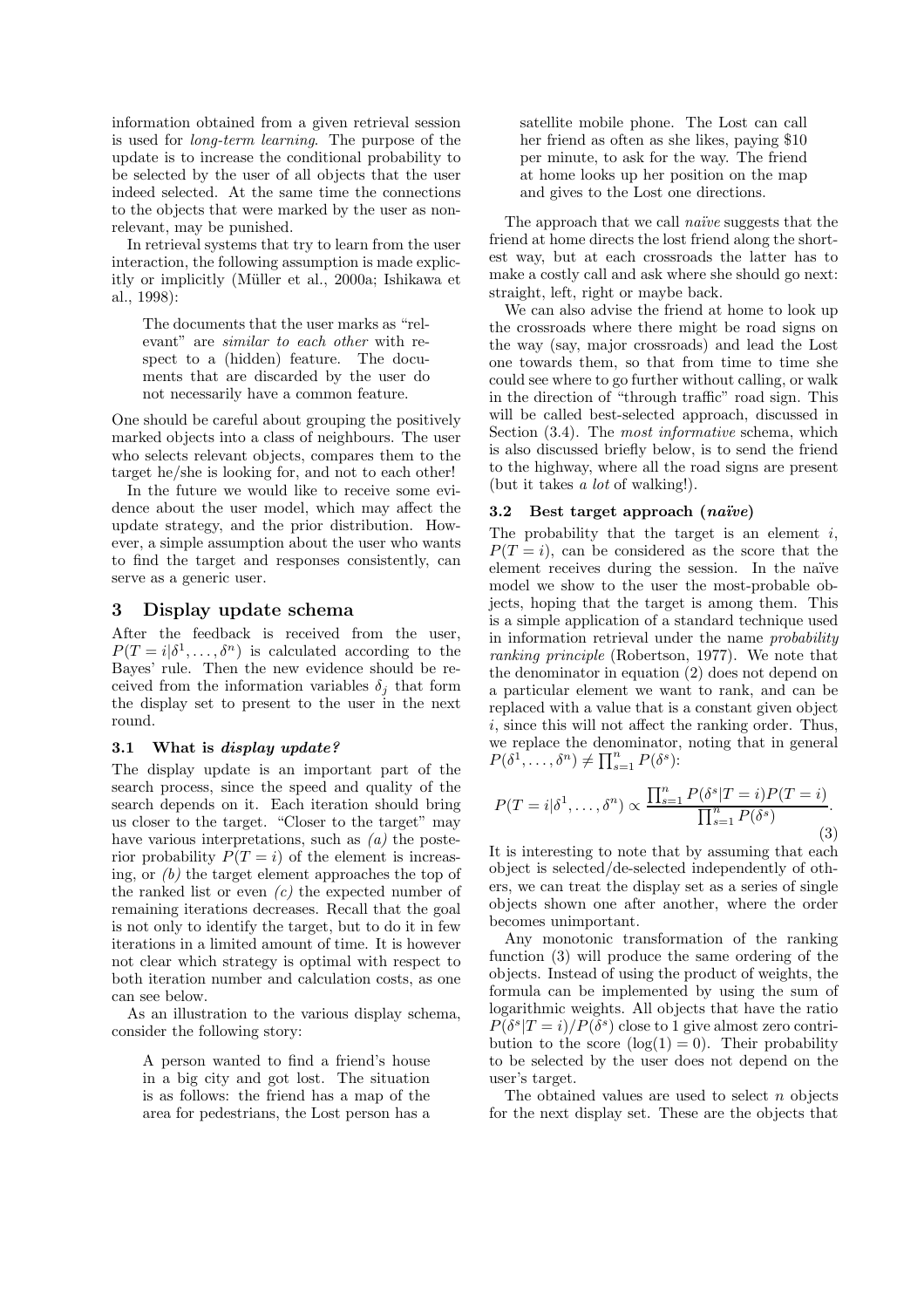have the highest score and have not been shown to the user yet. Strictly speaking, the objects that have been shown to the user have zero probability to be the target, since for them it is known for sure that they are not the target.

The probability ranking principle fits well in the framework of text retrieval, since texts require some time for reading and relevance judgment. Therefore only few feedback iterations are possible. When visual information is presented on the screen, a quick glance is sufficient to evaluate the results, and a new round of feedback can be started at once. Hence the strategy of the display update can be changed, allowing the user to evaluate as large data regions as possible, before the ranked list of results is produced.

#### 3.3 Best information approach (costly)

We may choose the next display set in such a way, that it would maximally reduce the uncertainty of the system, based on the expected amount of on information that could be obtained (Cox et al., 2000; Zhang and Chen, 2002). Such an approach is used in machine learning and it is considered optimal with respect to the number of iterations. We use information theory (Guiasu, 1977) to find the optimal display set for the next iteration. The information *I* obtained from a display set  $(\delta^1, \ldots, \delta^n)$  is

$$
I(\delta^1, \dots, \delta^n) = -\sum_{\mathcal{S}} P(\delta^1, \dots, \delta^n) \log_2 P(\delta^1 \dots \delta^n),
$$
\n(4)

where

$$
P(\delta^1, \dots, \delta^n) = \sum_{i \in \mathfrak{F}} P(T = i) \prod_{s=1}^n P(\delta^s | T = i).
$$

 $\mathcal S$  is a set of all possible combinations of selected and de-selected objects in the display set  $(\delta^1, \ldots, \delta^n)$ that may occur in the following iteration. Here as in (2) we assume that the user selects each object independently of other objects presented on the screen. Note that the denominator in equation (2) is the probability of only one possible feedback on the display set. There are  $2^n$  possible ways of selecting/deselecting  $n$  objects. As one can see, the informationbased display update schema is costly. Straightforward scanning the collection and selecting all possible combinations of  $n$  objects, and taking the best subset, is exponential with respect to the collection size. In PicHunter (Cox et al., 2000), Monte Carlo sampling was used to find a sub-optimal solution. Thus, although the best-information approach may be optimal with respect to the number of iterations, it is far from optimal when speaking about the computation intensity and total time spent on the search. However, the implication that information theory gives is the following: to reduce the number of communication rounds, each cycle should contain as much of (unknown) information as possible, and one should bear in mind that deviation from the optimal strategy may lead to the decrease of information gain and therefore result in declined quality of the search.

### 3.4 Best selected object approach (intuitive)

As we noticed, to minimize the number of iterations when selecting the new display set, we want to show such objects to the user that would result into best information about the "location" of the target in the database. If we take the case of text retrieval, in some situations the target can be, for instance, a list of articles about the subject. Such articles retrieved as the result set are likely to have the probability to be the target relatively high compared to other documents. However it is more likely that the user will prefer a document containing a (complete) list of references along with some most relevant documents from that list to several relevant documents, that are very similar to each other, but do not cover all the subject.

Intuitively, a group of similar elements in the collection is described best not with the element that only has the highest score  $P(T = i)$ , but by the one that, in the topographic matrix, is pointed by the largest number of elements that have high probability to be the target. It is easy to show that the maximum information can be expected from the user response to one displayed object when the probability of the object to be selected is exactly 1/2. In this case the uncertainty about the following user action is largest. Let us have a closer look at  $P(\delta_i)$ . As mentioned in Section (2.1), this term denotes the probability of i being selected by the user in the current iteration, despite the target. We can evaluate it as follows:

$$
P(\delta_i) = P(\delta_i | T = j)P(T = j) +
$$
  
\n
$$
P(\delta_i | T = j)P(T \neq j).
$$
 (5)

The probability of a single object not to be the target  $P(T \neq i)$  is unknown, but, assuming that the target exists in the collection and is unique, we note that

$$
P(i \neq T) = P\left(\bigcup_{\substack{j \in \mathcal{U} \\ j \neq i}} (T = j)\right),\tag{6}
$$

i.e. if  $i$  is not the target then some other element in the collection can be the target.

From (5) and (6), the probability of an object to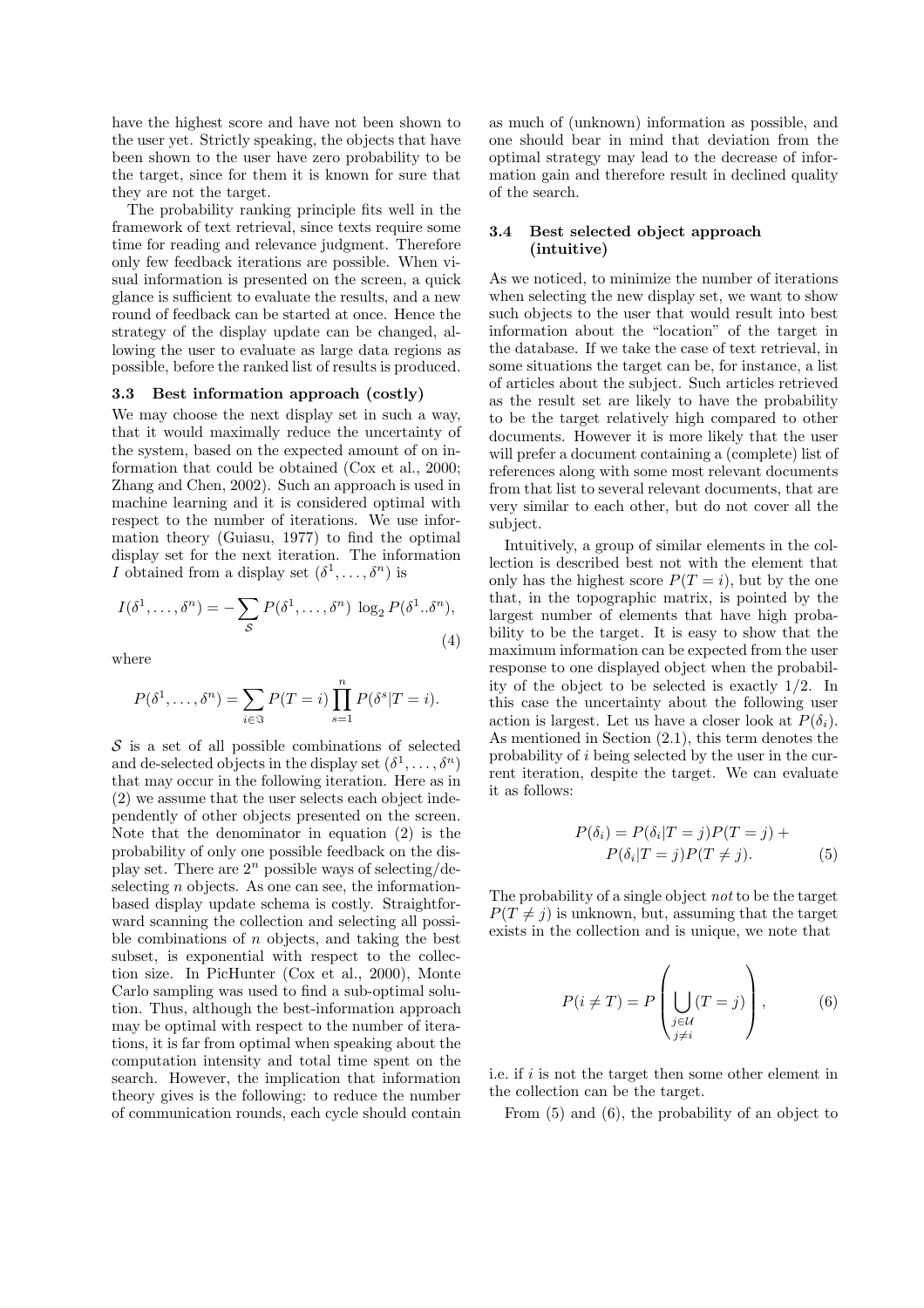be selected can be rewritten as

$$
P(\delta_i) = P(T = i) + \left(\sum_{\substack{j \in \mathcal{U}, \\ j \neq i}} P(\delta_i | T = j) P(T = j)\right),\tag{7}
$$

where the sum is greater than or equal to zero. If the candidate object is selected based on  $P(T = i)$ , then one has to specify what is the optimal value of this probability or what is the selection criteria. Note that the "largest value of  $P(T = i)$  criterion" gives in most cases an arbitrary value of  $P(\delta_i)$  and, thus, not optimal from the information gain point of view<sup>2</sup> . The drop in information gain may ultimately lead to unnecessary search iterations.

A similar statement holds for the display set consisting of more than one element. The optimal, with respect to information, selection consists of independent objects with equal probability for every outcome (see equation (4)). In other words, the optimal selection is such that for the display set under consideration  $P(\delta^1, ..., \delta^n) = 1/2^n$  for every possible combination of candidate objects. This consideration is especially important in the begin phase, when all probabilities  $P(T = i)$  are not quite distinguishing. Then the maximum information criteria can be, without too big loss of information, reduced to  $\tilde{I} = max [P(\delta^1, ..., \delta^n)],$  which in turn can be approximated by maximum of the product of the corresponding  $P(\delta^s)$ . This maximum is delivered by the first *n* elements with the largest value of  $P(\delta)$ . Every selection based on  $P(T = i)$  will be different from those based on  $P(\delta_i)$  and thus systematically further from the approximation based on "best  $P(\delta_i)$ " selection.

This update strategy, however, has its limitations. Computation of  $P(\delta_i)$  according to (7) requires scanning all the topographic matrix for each element. For a collection of useful size this will inevitably become a bottleneck. Our approach to the data organisation, when the topographic matrix contains quite many "holes", overcomes this problem. More detail about the construction of the initial topographic matrix is given in the next section.

### 4 Implementation

### 4.1 Topographic matrix

The topographic matrix containing conditional probabilities plays an important role in our retrieval model. We performed feature extraction and normalisation, to obtain  $N \times N$  kick-off values for the collection of  $N$  elements. We store only a fraction of them, assuming that for a large number of objects the following holds:

$$
P(\delta^s | T = i) = P(\delta^s),\tag{8}
$$

i.e. the fact that the target is i does not affect the probability for s to be selected by the user.

By dropping useless connections between the elements that have weak or no influence on each other, the waste of time and disk space is avoided. In addition, we preserved not only the most similar objects, but also those that are the furthest from each other, assuming that they have negative impact, i.e.  $i$  is unlikely to be marked by the user as resembling the target when j is the target:  $P(\delta^i | T = j) \rightarrow 0$ . The question is, what are the assumed, or default, values of the dropouts? It is interesting to notice that in (8) the elements are the ones that do not affect the score in the naïve display update scheme. The missing conditional probabilities are simply ignored when updating the object scores according to equation (3). These scores, strictly speaking, are not probabilities, although they are derived with the help of probability theory. Setting  $P(\delta^s | T = i)$  to zero would inevitably turn the whole equation (2) into zero, since we certainly leave most of the connections out. In similar situation in content-based text retrieval, (Hiemstra, 2000) used linear interpolation, introducing the notation of importance for the query term. We will simply use equation (8) to obtain the default value, retreating to  $P(\delta^s)$  as a substitute for the missing  $P(\delta^s | T = i)$ . This is referred to as a "back-off model".

### 4.2 Available TREC data

As the data set we used the test set of TREC-2002 video collection, containing  $N = 8869$  key frames extracted automatically from video data. To initiate the topographic matrix we used colour-based features, similar to those described in (Stricker and Orengo, 1995). For each image we took three central moments in HSV colour space: average value, variance and skewness in combination with weighted  $L_1$  (Manhattan) distance. This compact feature set has quite good discriminating ability. The values of pair-wise distances varied from 0 to 7 and needed to be brought to probability range of  $[0, 1]$ . Simple division by the largest value (or the sum of all values) may distort the real distances, since an outlying value of 7 would cause squeezing the rest of similarities, most of which lied in [1, 3], into a small interval, making the features undistinguishing. Usually as an approximation the "3-sigma" rule is applied (see e.g. (Rui et al., 1997b; Su et al., 2001)), because the features are processed online when the timing is constrained. Since we address the feature space offline, we could afford using the "full" normalisation that consisted of the following steps:

<sup>&</sup>lt;sup>2</sup>Generally speaking,  $P(\delta_i)$  is always greater than the corresponding  $P(T = i)$ , with two exceptions: when i is the target itself, and then  $P(\delta_i) = P(T = i) \equiv 1$ . This case is uninteresting in our framework.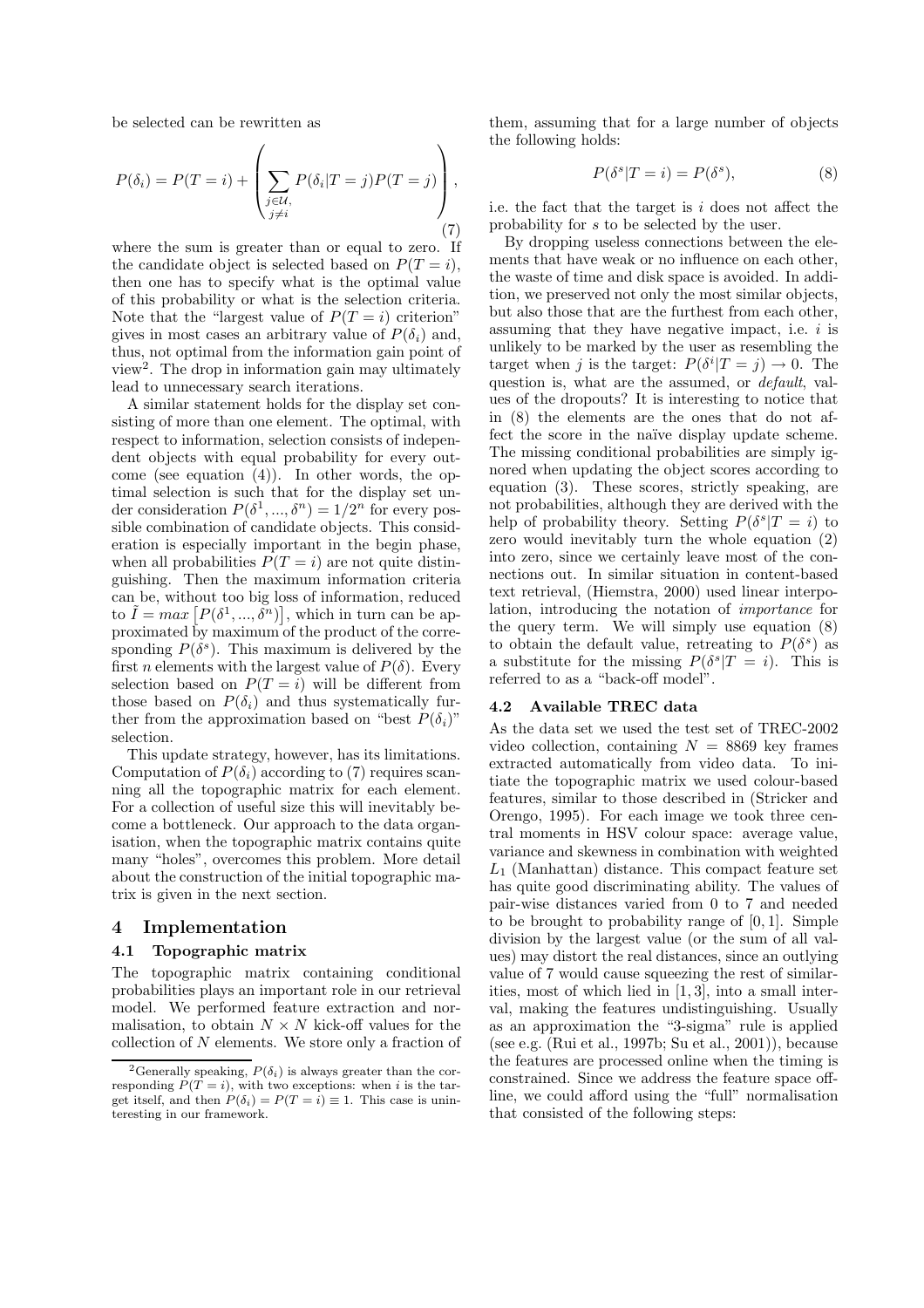- 1. Calculate pair-wise distances in the HSV metric feature space. Make sure that the pair-wise distance values have a distribution resembling the Gaussian.
- 2. Assuming normal distribution of pair-wise distances, for each pair of objects calculate the probability of their metric distance to be smaller or equal than its value using a cumulative normal distribution. This operation will re-scale the similarities with respect to their frequency of occurrence.
- 3. Subtract the obtained probability value from 1. This inversion assigns the largest probability for the objects that have the smallest distance in the selected feature space.

We plotted histograms of pair-wise distances in the selected feature space (Fig. 4) and found that logarithms of the distances are close to the shape of normal curve 3 . The log-igification of the similarities gives more distinguishing scale to the elements that have small distance from each other, which is a desired property, since we are more interested in differentiating between elements that affect each other rather than between those that seem independent.



Figure 4: Example histogram of log-ifyed pair-wise distances of the collection, random sample of 3%.

The normalization is computationally quite intensive to perform for the whole dataset, since the major part of it would be discarded. We calculated iteratively the mean and standard deviation, and for each pair of images checked the metric distance before calculating the probability. Finally, we added neighbours for those elements that had too few close connections, disregarding the threshold. In this way we obtained an initial topographic matrix which can be updated based on the successful search sessions.

The optimal threshold, or the cut-off value for the dataset, is a topic for further investigation. The question is, how many connections from the topographic matrix can be sacrificed to performance so that the search quality would not drop dramatically. If we use a 9-element display set and leave 10% of connections, then, in the case when the elements on the screen are representing 9 non-overlapping regions from the collection, we have 90% of the collection affected by the user feedback. We realise that such a display update is unfeasible unless the user's information need is known. The upper bounds for the cut-off value is 1.5 of standard deviation for neighbours and 1.8  $\sigma$  for anti-neighbours, which gives roughly 10% of the data. In any case we stored at least 1% of the elements as closest neighbours.

Ideally, if we leave only random  $\bar{n} \approx 1.1\%$  connections, then in the case of display set containing 2 elements the expected number of objects that are connected to them would approximately be 8869 ·  $(0.011 * 0.011) = 1.073149$ , i.e. at lest one element. Since the remaining connections are not (completely) random, some meaningful results could already be expected with even smaller  $\bar{n}$ . However, when the display set contains  $n > 2$  objects, it is unlikely that there will be an object connected to all  $n$  candidates, but the expected number of images connected to at least 2 of them is  $C_n^2$ , and a new display set can be selected among them.

# 4.3 "Toy" collection

In addition to the real dataset we used generated data containing geometric shapes: triangles, squares and circles of different colours, in various combinations. Some images were duplicated, and handdrawn objects were added as noise. Part of the collection was duplicated once more and the colours were inversed. We used three feature sets with this collection: one addressed colours, and thus ignored the geometric shapes. Second contained a higherlevel feature set, taking into account only type and the number of each kind of geometric shape, regardless the colour. Finally, the third feature representation was the combination of shape-based and colourbased features with weights, respectively, 0.2 and 0.8. The mapping of distances to probabilities was performed in the same way as in the TREC collection.

### 4.4 User interface

Before starting the search, the user is given a short introduction and instructions, how to give the feedback. The target image is then picked randomly from the collection. The user should find the target image, which for convenience is always present on the screen. The display set for the TREC data collection consisted of 9 images, and the feedback was ternary: the user was allowed to mark whether the

<sup>&</sup>lt;sup>3</sup>Colour histograms and  $L_0$  distance (histogram intersection) yielded similar distribution, with somewhat less steep right tail.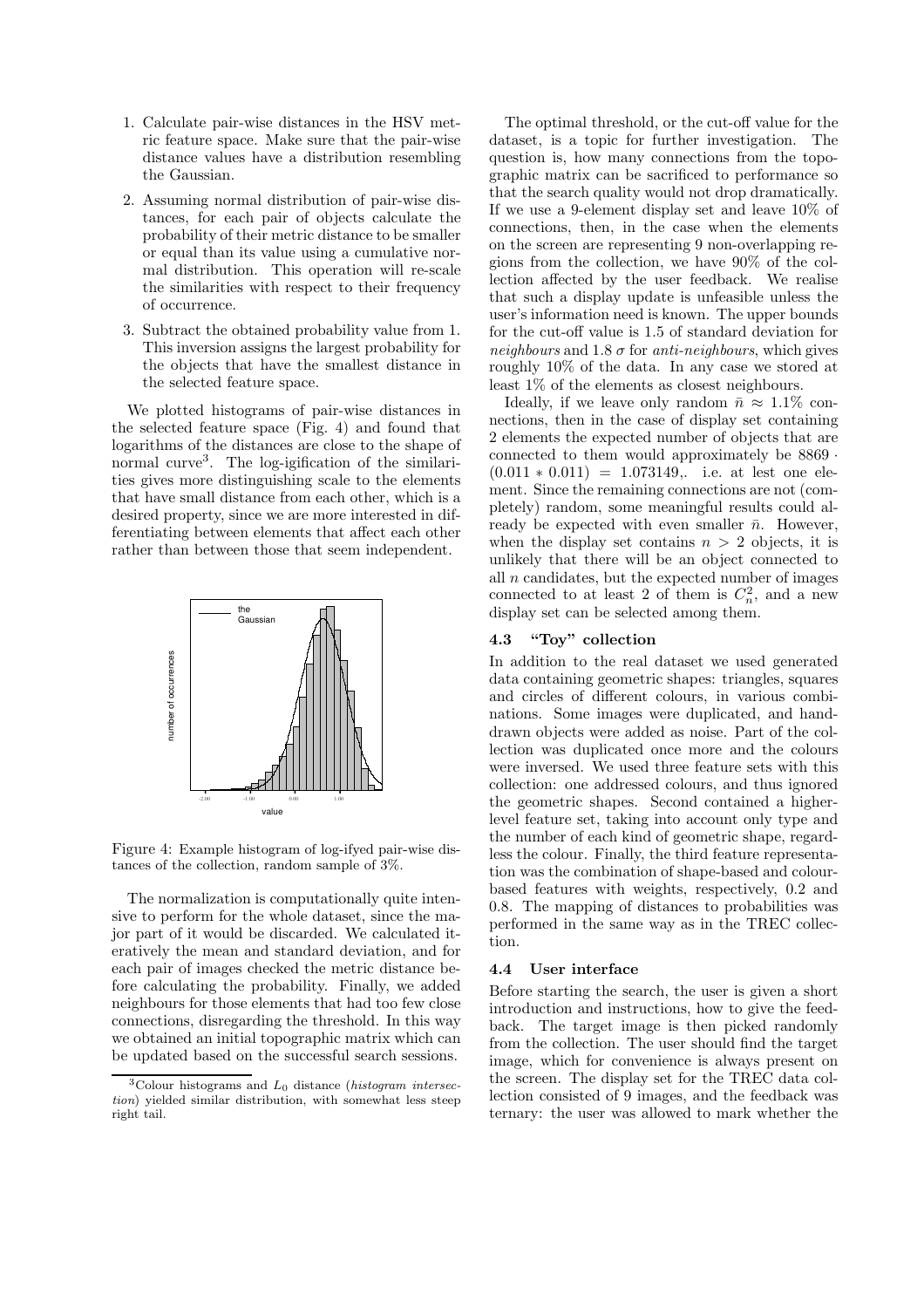image was "good" or "bad", or set the pointer into neutral position ("don't know", default value). For the toy collection we showed only 4 images, because the collection size is small.

We started testing with the naïve update schema. The user was supposed to do one of the tree actions: (1) Select suitable images and press "Feedback" or (2) Select the target image if it is on the screen and press "Found" to retrieve the target and the ranked list of neighbours, or (3) Press 'Cancel" to terminate the unfinished search and get the best ranking images on the screen anyway. Only action (2) was considered as a successful search. All user actions are logged, and the distribution of  $P(T = i)$  may be reconstructed for each moment of the search. In the best-selected display update, the user may only see the current ranked list by pressing "Found" and, if necessary, continue search by giving the feedback. The target is then indicated by the user as an extra step.

# 5 First conclusions

There are some conclusions that can be drawn already at the initial stage of the experiments:

- 1. Colour-based features alone are confusing for the images with contrasting colours. These features are far to low level, and large relevance feedback statistics should be collected before the topographic matrix is updated to the semantic level.
- 2. The naïve and best-selected display update schema both tend to select objects that are very similar to each other. This is especially obvious in the toy-collection, where some part of the data is identical to another part, with respect to geometric feature space. We expect that this effect would be decreased for the bestselected scheme by introducing a penalty function  $P$ , which would improve approximation to the display update made in section 3.4.

Since in the naïve scheme, the best targets in the current iteration are displayed to the user in the next round, the updated display consists of the closest neighbours of the good examples selected by the user, and, respectively, the furthest objects from the bad examples, and in this form mimics k-nearest neighbour retrieval technique. No wonder that  $k$  nearest neighbours are likely to be nearest neighbours of each other!

3. When binary feedback is used, the user's inconsistency is especially harmful, since images from the same class occasionally get different marks (one is selected, the other one is not). As mentioned in (Müller et al., 2000a), too much of negative feedback may damage the search session. However, the use of the "neutral" feedback button in the interface reduces the quality of the search, since it wastes screen space (and the user's attention). Alternatively, overwhelming influence of negative feedback can be eliminated by more careful selection of the display set and reducing (or even eliminating) the amount of anti-neighbours in the topographic matrix.

# Future work

In the experiments we plan to clarify the following points:

- 1. What is the optimal strategy for the display update with respect to our data structure?
- 2. What is the optimal amount of connections in the topological matrix?
- 3. How does "neutral" feedback affect the search quality; What effect is brought by the presence of anti-neighbours in the database?
- 4. How to integrate transcripts of speech recognition of the video material into the system?

We need to perform a number of experiments, clarifying the questions listed above. In the experimental phase the target is always picked up from the dataset. To perform automatic simulation, we will use TREC-2002 topics as possible targets. The result sets provided by the TREC as answers to each query, will indicate positive feedback from the user. In this way we are able to clarify some research questions. The advantage of the automated system is that the exact same relevance judgement is done for different setups, and the same target may be retrieved many times by different versions of the system.

We plan two types of search: unbounded and limited. In the unbounded version the user is free to search as long as needed. In the limited conditions the user is allowed to make only a certain number of iterations, and then the resulting ranked list is studied. The checkpoints for the results are determined after 10  $(\log_2(8869/9) = 9.945$ , expected number of rounds in case of optimal strategy) and 20 iterations.

We determine the quality of the search by the rank of the target object achieved at the checkpoints, and the highest rank achieved by the target element. In the unbounded version, the criteria are the number of iterations before seeing the target and the number of successful searches with a given number of iterations. Precision-recall graphs, a traditional method of evaluation the search quality, have a somewhat different meaning when the assumption that the target is unique and exists in the collection is made. Nevertheless, the subjective manual judgement of relevance of the result set is feasible. To evaluate any of the above strategies, we will also look at the